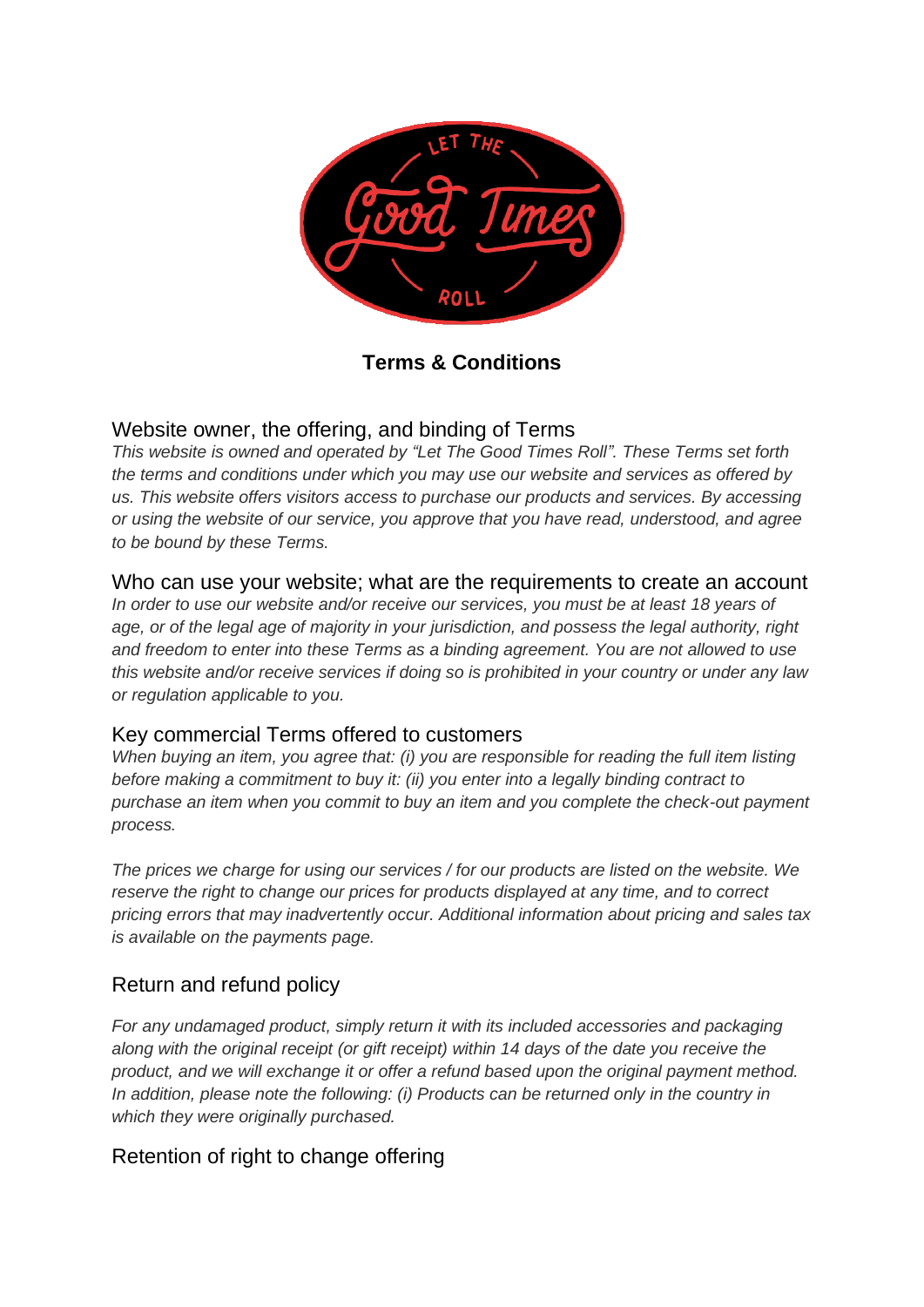*We may, without prior notice, change the services; stop providing the services or any features of the services we offer; or create limits for the services. We may permanently or temporarily terminate or suspend access to the services without notice and liability for any reason, or for no reason.*

#### Warranties & responsibility for services and products

*When we receive a valid warranty claim for a product purchased from us, we will either repair the relevant defect or replace the product. If we are unable to repair or replace the product within a reasonable time, the customer will be entitled to a full refund upon the prompt return of the product to us. We will pay for shipment of repaired or replaced products to customer and customer will be responsible for return shipment of the product to us.*

#### Ownership of intellectual property, copyrights and logos

*The Service and all materials therein or transferred thereby, including, without limitation, software, images, text, graphics, logos, patents, trademarks, service marks, copyrights, photographs, audio, videos, music and all Intellectual Property Rights related thereto, are the exclusive property of Let The Good Times Roll. Except as explicitly provided herein, nothing in these Terms shall be deemed to create a license in or under any such Intellectual Property Rights, and you agree not to sell, license, rent, modify, distribute, copy, reproduce, transmit, publicly display, publicly perform, publish, adapt, edit or create derivative works thereof.*

*You recognize and agree that by uploading any content (including, but not limited to designs, images, animations, videos, audio files, fonts, logos, illustrations, compositions, artworks, interfaces, text and literary works) through any means to the website, you confirm that you own all the relevant rights or received the appropriate license to upload/transfer/send the content. You agree and consent that the uploaded/transferred content may be publicly displayed at the website.*

### Right to suspend or cancel user account

*We may permanently or temporarily terminate or suspend your access to the service without notice and liability for any reason, including if in our sole determination you violate any provision of these Terms or any applicable law or regulations. You may discontinue use and request to cancel your account and/or any services at any time. Notwithstanding anything to the contrary in the foregoing, with respect to automatically-renewed subscriptions to paid services, such subscriptions will be discontinued only upon the expiration of the respective period for which you have already made payment*

#### Indemnification

*You agree to indemnify and hold Dawn Piper harmless from any demands, loss, liability, claims or expenses (including attorneys' fees), made against them by any third party due to, or arising out of, or in connection with your use of the website or any of the services offered on the website.*

#### Limitation of liability

*To the maximum extent permitted by applicable law, in no event shall Dawn Piper be liable for any indirect, punitive, incidental, special, consequential or exemplary damages, including without limitation, damages for loss of profits, goodwill, use, data or other intangible losses, arising out of or relating to the use of, or inability to use, the service.*